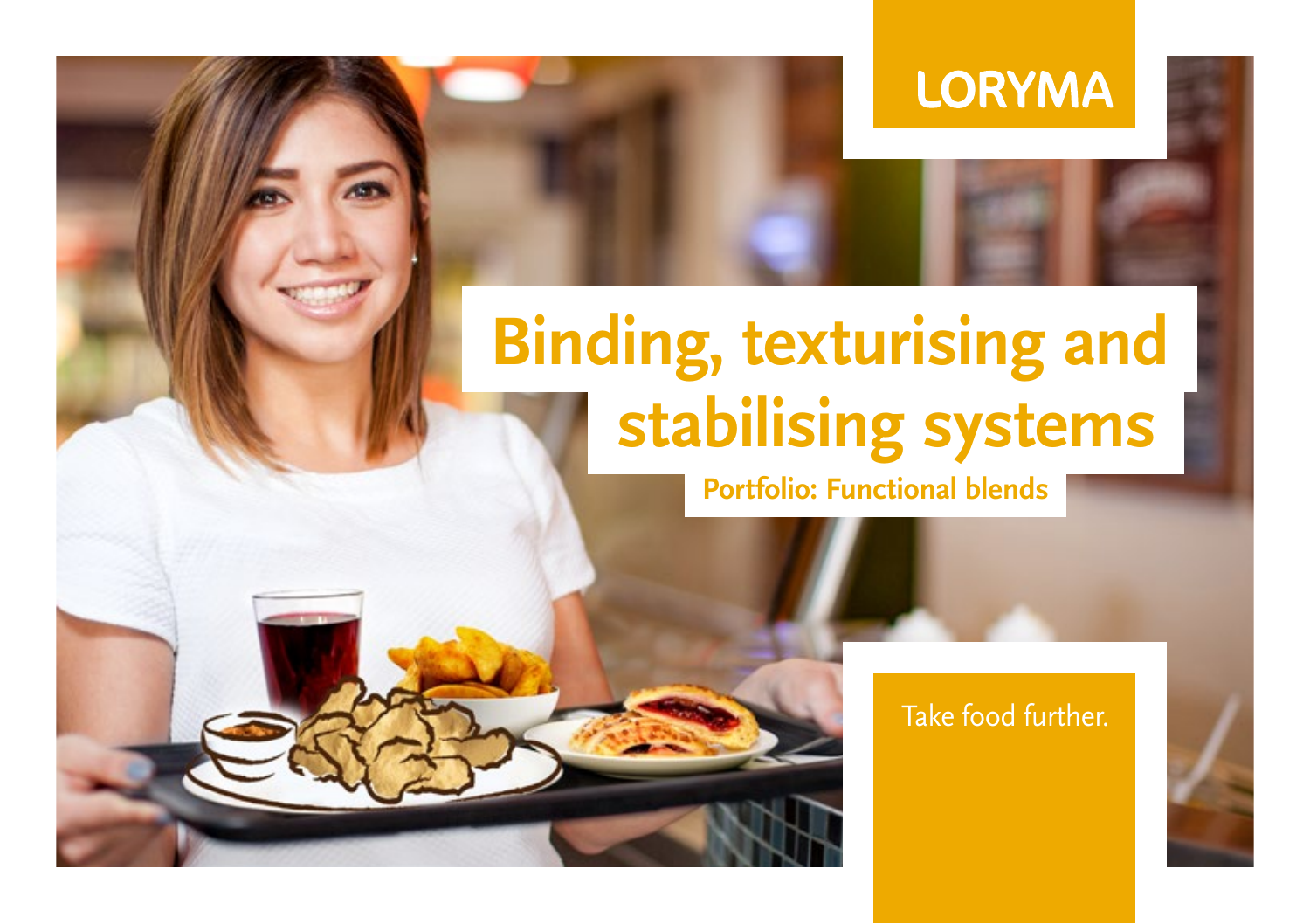# **Optimise the binding, stability and quality of your meat, veggie and convenience products!**

Improve your products and process management within your manufacturing with the Lory® Bind binding, texturising and stabilisation systems by Loryma. With a broad range of applications, you can use the clean label, modified, vegetarian or vegan Lory® Bind systems for optimal binding, stability, texture and quality of your products.



#### **∙** Vegetarian and vegan alternatives

**Fields of application of Lory® Bind binding, texturising and stabilisation systems**

**∙** Convenience products

**∙** Meat products **∙** Hybrid meat products

**∙** Fish products

#### **Lory®Bind binding, texturising and stabilisation systems ...**

- **∙** are based on highly sophisticated and natural ingredients.
- **∙** are flavour-neutral.
- **∙** improve texture and malleability.
- **∙** reduce undesired cooking loss.
- **∙** promise high process safety, quality and cost-effectiveness in production.
- **∙** are easy-to-use.
- **∙** are perfect in combination and use with Lory®Tex products.
- **∙** offer a choice of clean label and modified Lory® Bind systems.
- **∙** offer a choice of vegetarian and vegan Lory® Bind systems.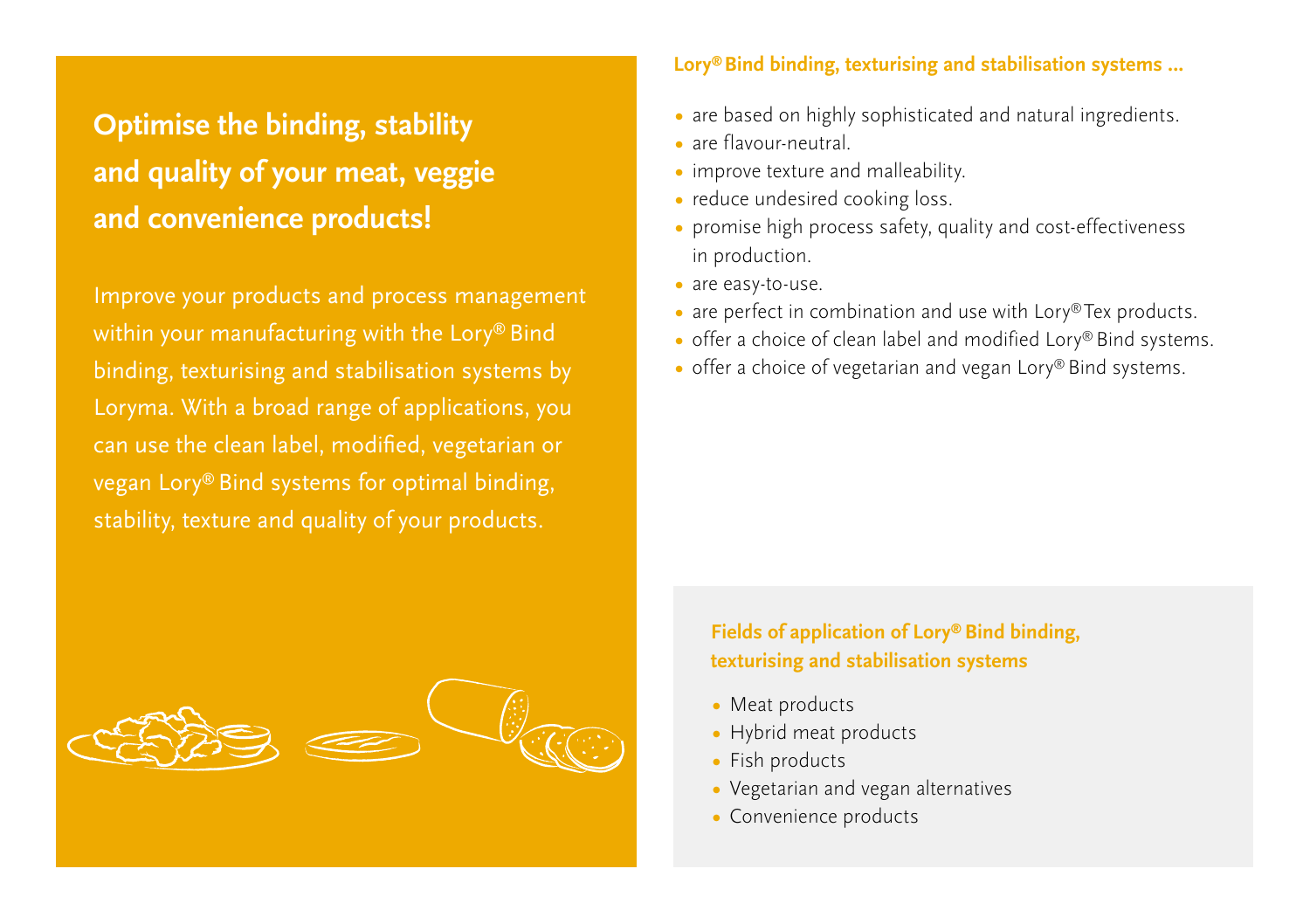### **Our selection of binding, texturising and stabilisation systems for the following applications:**

| <b>Application</b> |                        | <b>End product type</b> |           |           |            |
|--------------------|------------------------|-------------------------|-----------|-----------|------------|
| Field              | Application            | Meat                    | Fish      | Vegan     | Vegetarian |
| Convenience        | Schnitzel/Fillet       | $\bullet$               | $\bullet$ | $\bullet$ | $\bullet$  |
|                    | Doner                  | $\bullet$               |           | $\bullet$ | $\bullet$  |
|                    | Nuggets/Sticks         | $\bullet$               | $\bullet$ | $\bullet$ | $\bullet$  |
|                    | Shaped meat/Steaks     | $\bullet$               | $\bullet$ | $\bullet$ | $\bullet$  |
| Minced meat        | Hamburgers             | $\bullet$               | $\bullet$ | $\bullet$ | $\bullet$  |
|                    | Meatballs              |                         | $\bullet$ | $\bullet$ |            |
|                    | <b>Burger Patties</b>  | $\bullet$               | $\bullet$ | $\bullet$ | $\bullet$  |
|                    | Cevapcici              | $\bullet$               | $\bullet$ | ō         | ۵          |
|                    | Ravioli                | $\bullet$               | $\bullet$ | $\bullet$ | $\bullet$  |
|                    | Pelmeni                | $\bullet$               | $\bullet$ | $\bullet$ | $\bullet$  |
| <b>Sausage</b>     | Cold cuts              |                         |           |           | $\bullet$  |
|                    | Boiling sausage        |                         |           | $\bullet$ | $\bullet$  |
|                    | Barbecue grill sausage |                         |           | $\bullet$ | $\bullet$  |
| Cold cuts          |                        |                         |           |           | $\bullet$  |